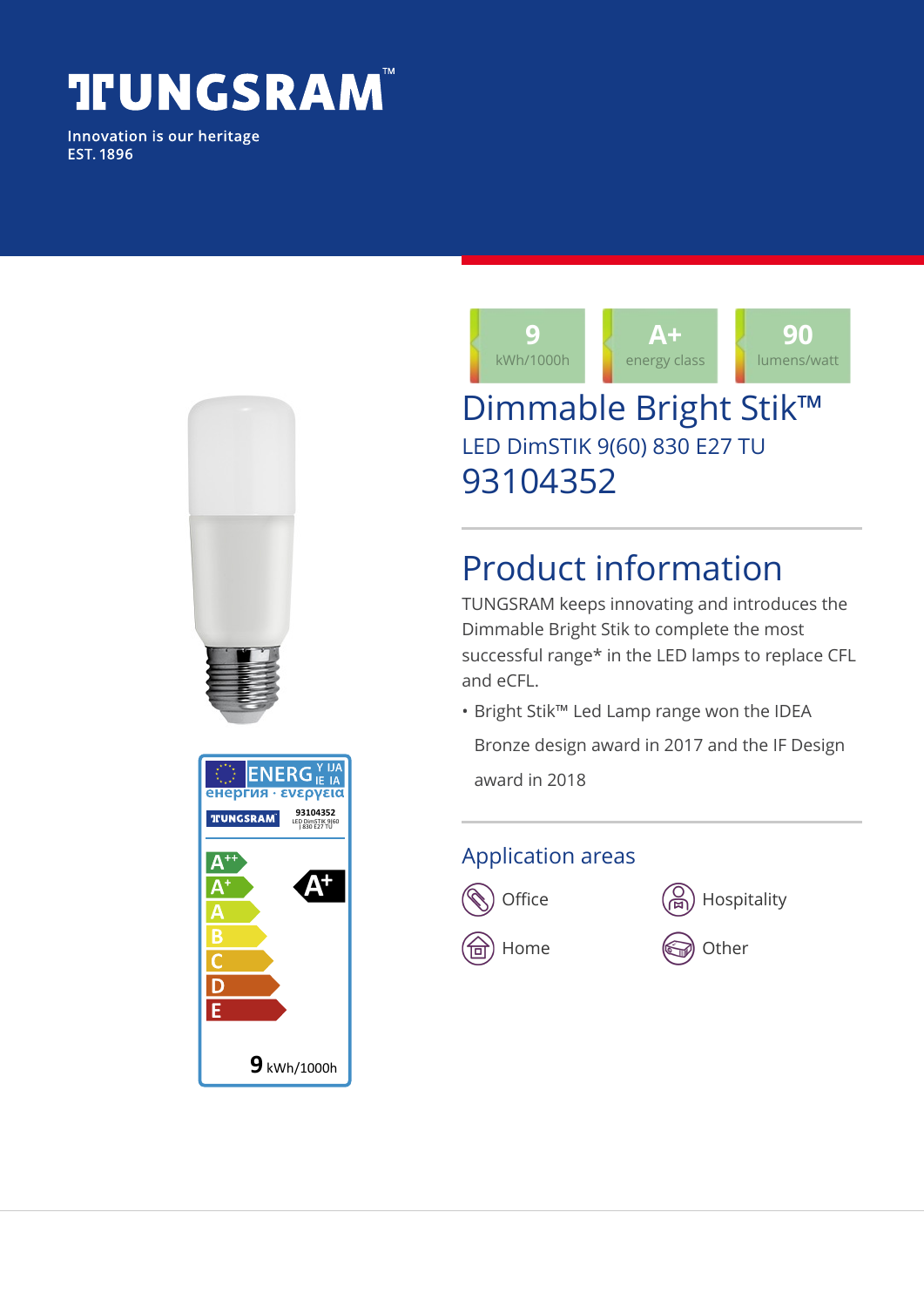### Product data

| Product Code                       | 93104352   |
|------------------------------------|------------|
| <b>Bulb Shape</b>                  | <b>T38</b> |
| <b>Bulb Finish</b>                 | White      |
| Bulb maximum overall diameter [mm] | 38         |
| Nominal Length [mm]                | 116        |
| Net weight per piece [g]           | 46         |
| Dimmability                        | Yes        |
| RoHS compliant                     | Yes        |
| <b>Brand</b>                       | Tungsram   |
| Cap/Base                           | E27        |

#### Performance data

| Nominal/ Rated Beam Angle [°]                         | 240   |
|-------------------------------------------------------|-------|
| Rated Lumens [lm]                                     | 810   |
| Weighted energy consumption [kWh/1000h]               | 9.0   |
| Rated efficacy [lm/W]                                 | 90    |
| Energy efficiency class (EEC)                         | A+    |
| Rated life L70/B50 [h]                                | 15000 |
| Nominal correlated colour temperature (CCT) [K]] 3000 |       |
| Nominal lumens [lm]                                   | 810   |
| Colour Rendering Index (CRI) [Ra]                     | 80    |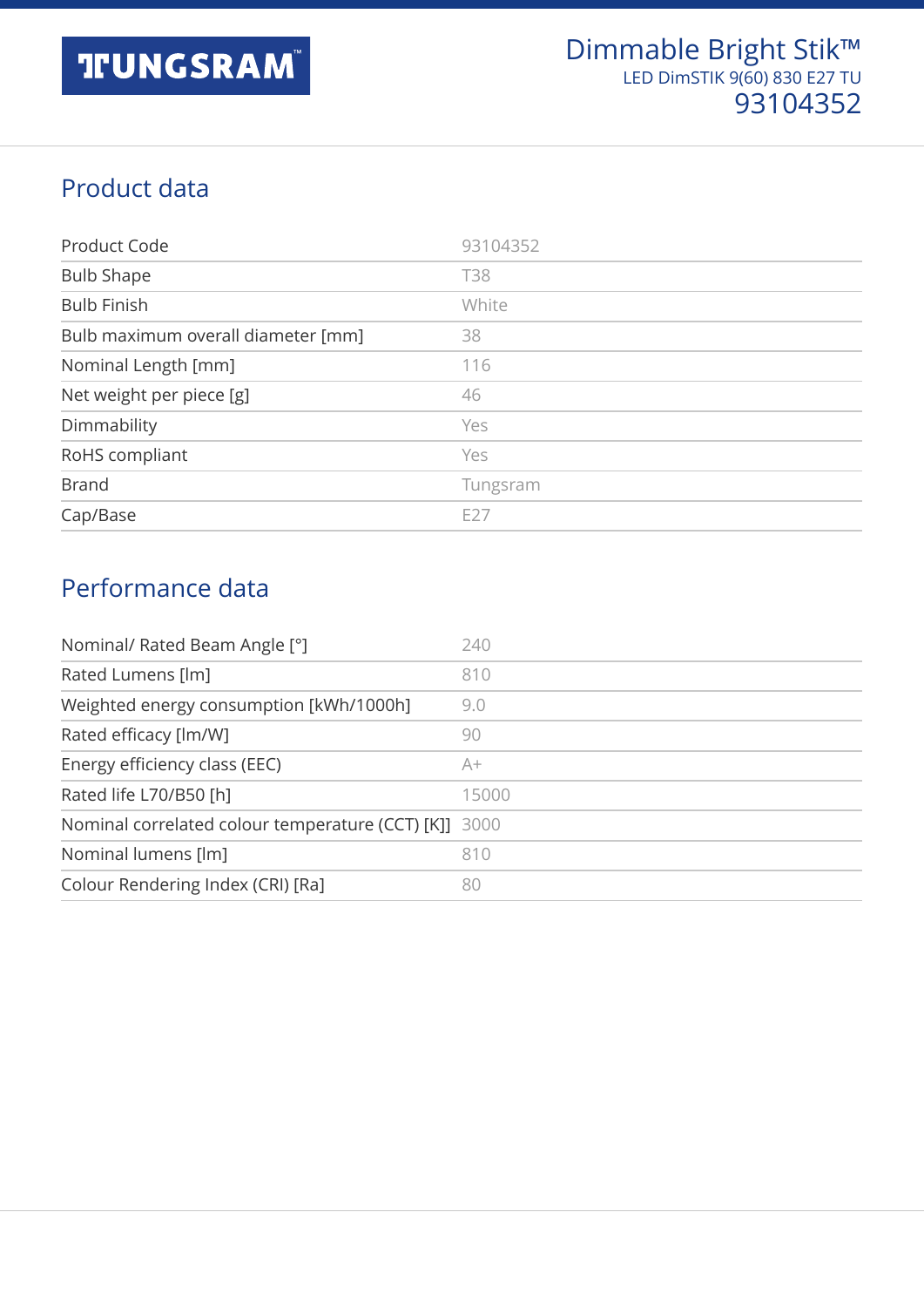#### Electrical data

| Nominal lamp power factor                   | > 0.7                 |
|---------------------------------------------|-----------------------|
| Operating Temperature (MIN) [°C]            | $-20^{\circ}$ C       |
| Operating Temperature (MAX) [°C]            | $+40^{\circ}$ C       |
| Starting time (sec)                         | $5.5 \times 10^{-15}$ |
| Warm up time up to 60% of full light output | Instant on            |
| Number of switching cycles                  | 50k                   |
| Nominal lamp voltage range [V]              | 220-240V 50/60Hz      |
| Nominal power [W]                           | 9.0                   |

#### Logistic data

| Shipment        | Standard       |
|-----------------|----------------|
| <b>DUN Code</b> | 15994100023576 |
| EAN Code        | 5994100023579  |
| Pack Quantity   | 15             |
| Product status  | Available      |

### Photometric Data